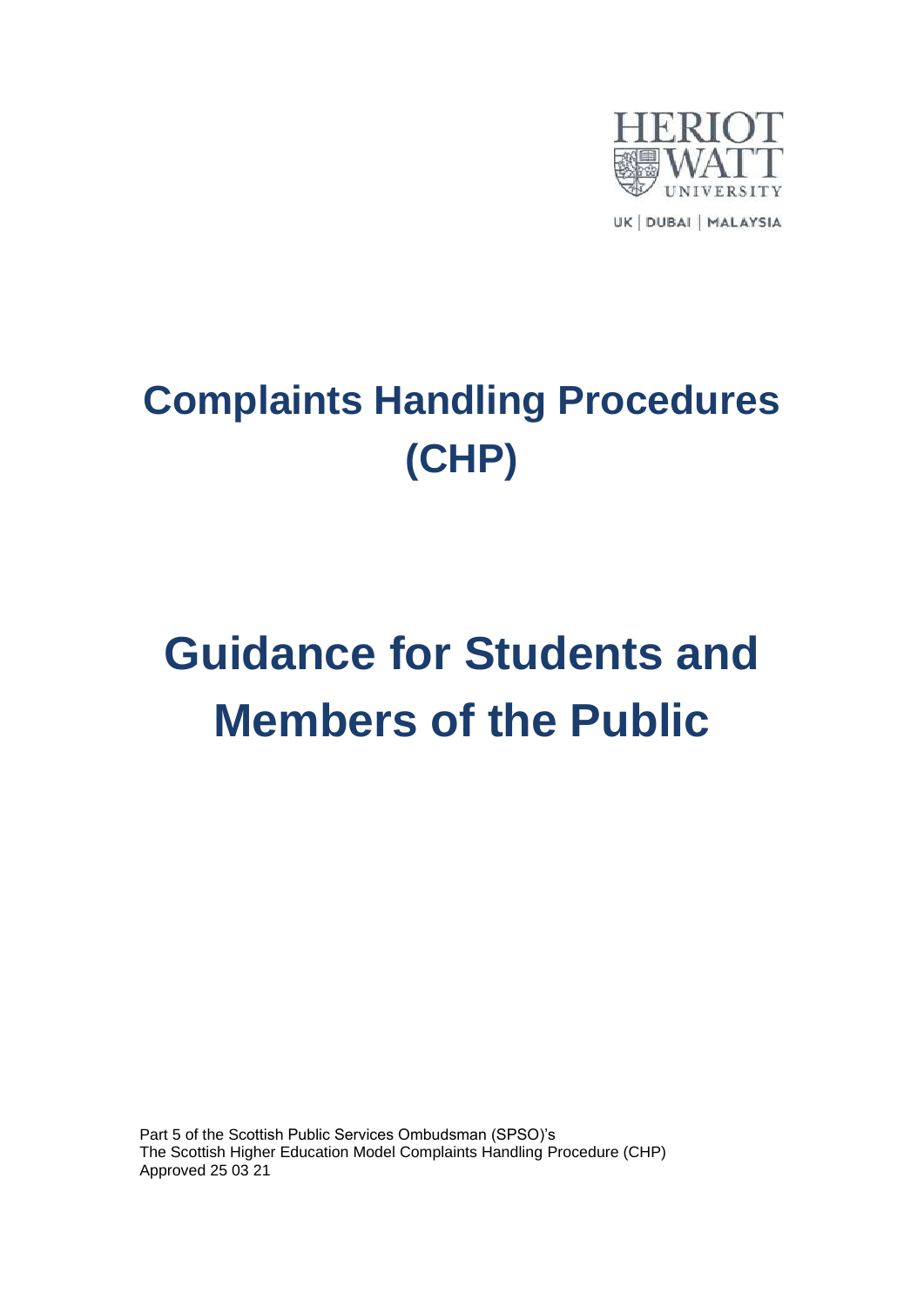**Heriot-Watt University** is committed to providing an excellent education and highquality services to our students from enrolment to graduation.

## **We value complaints and use information from them to help us improve our services.**

1. If something goes wrong or you are dissatisfied with our services, please tell us. This leaflet describes our complaints procedure and how to make a complaint. It also tells you about how we will handle your complaint and what you can expect from us.

## **What is a complaint?**

2. We regard a complaint as any expression of dissatisfaction about our action or lack of action, or about the standard of service provided by us or on our behalf.

## **What can I complain about?**

- 3. You can complain about things like:
	- failure or refusal to provide a service
	- inadequate quality or standard of service, or an unreasonable delay in providing a service
	- the quality of facilities or learning resources
	- dissatisfaction with one of our policies or its impact on the individual (although it is recognised that policy is set at the discretion of the institution)
	- failure to properly apply law, procedure or guidance when delivering services
	- failure to follow the appropriate administrative process
	- conduct, treatment by or attitude of a member of staff or contractor (**except** where there are arrangements in place for the contractor to handle the complaint themselves); or
	- disagreement with a decision, (**except** where there is a statutory procedure for challenging that decision, or an established appeals process followed throughout the sector).
- 4. Your complaint may involve more than one Heriot-Watt University Primary Academic Unit (School) or area of Professional Service or be about someone working on our behalf.

## **What can't I complain about?**

- 5. There are some things we can't deal with through our complaints handling procedure. These include:
	- a request for information or an explanation of policy or practice
	- a response to an invitation to provide feedback through a formal mechanism such as a questionnaire or committee membership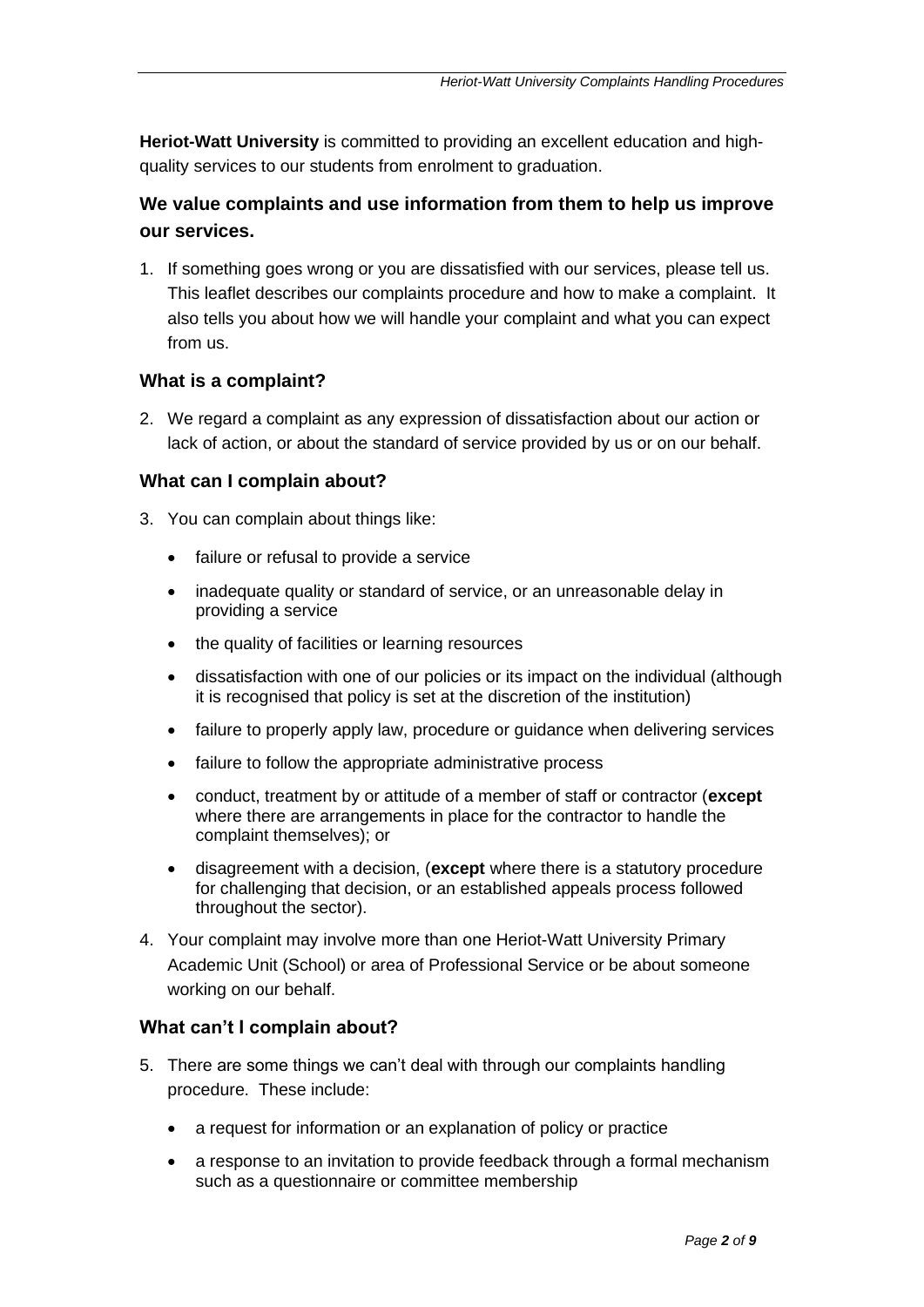- a concern about student conduct
- a routine first-time request for a service
- a request for compensation only
- an insurance claim
- issues that are in court or have already been heard by a court or a tribunal (if you decide to take legal action, you should let us know as the complaint cannot then be considered under this process)
- disagreement with a decision where there is a statutory procedure for challenging that decision (such as for freedom of information and subject access requests), or an established appeals process followed throughout the sector (such as an appeal about an academic decision on assessment or admission)
- a request for information under the Data Protection or Freedom of Information (Scotland) Acts, or the Environmental Information Regulations
- a grievance by a staff member or a grievance relating to employment or staff recruitment
- a concern raised internally by a member of staff (which was not about a service they received, such as a whistleblowing concern)
- concerns about services outwith the Institution's delegated responsibilities (e.g. conference and accommodation services to commercial clients)
- a concern about a child or an adult's safety
- an attempt to reopen a previously concluded complaint or to have a complaint reconsidered where we have already given our final decision
- abuse or unsubstantiated allegations about our Institution or staff where such actions would be covered by our *Complaints' Unacceptable Actions Procedures*; or
- a concern about the actions or service of a different organisation, where we have no involvement in the issue (**except** where the other organisation is delivering services on our behalf).
- 6. If other procedures or rights of appeal can help you resolve your concerns, we will give information and advice to help you.

#### **Who can complain?**

7. Anyone who receives, requests or is directly affected by our services can make a complaint to us. This includes the representative of someone who is dissatisfied with our service (for example, a relative, friend, advocate or adviser). If you are making a complaint on someone else's behalf, you will normally need their written consent. Please also read the section on **Getting help to make your complaint** below.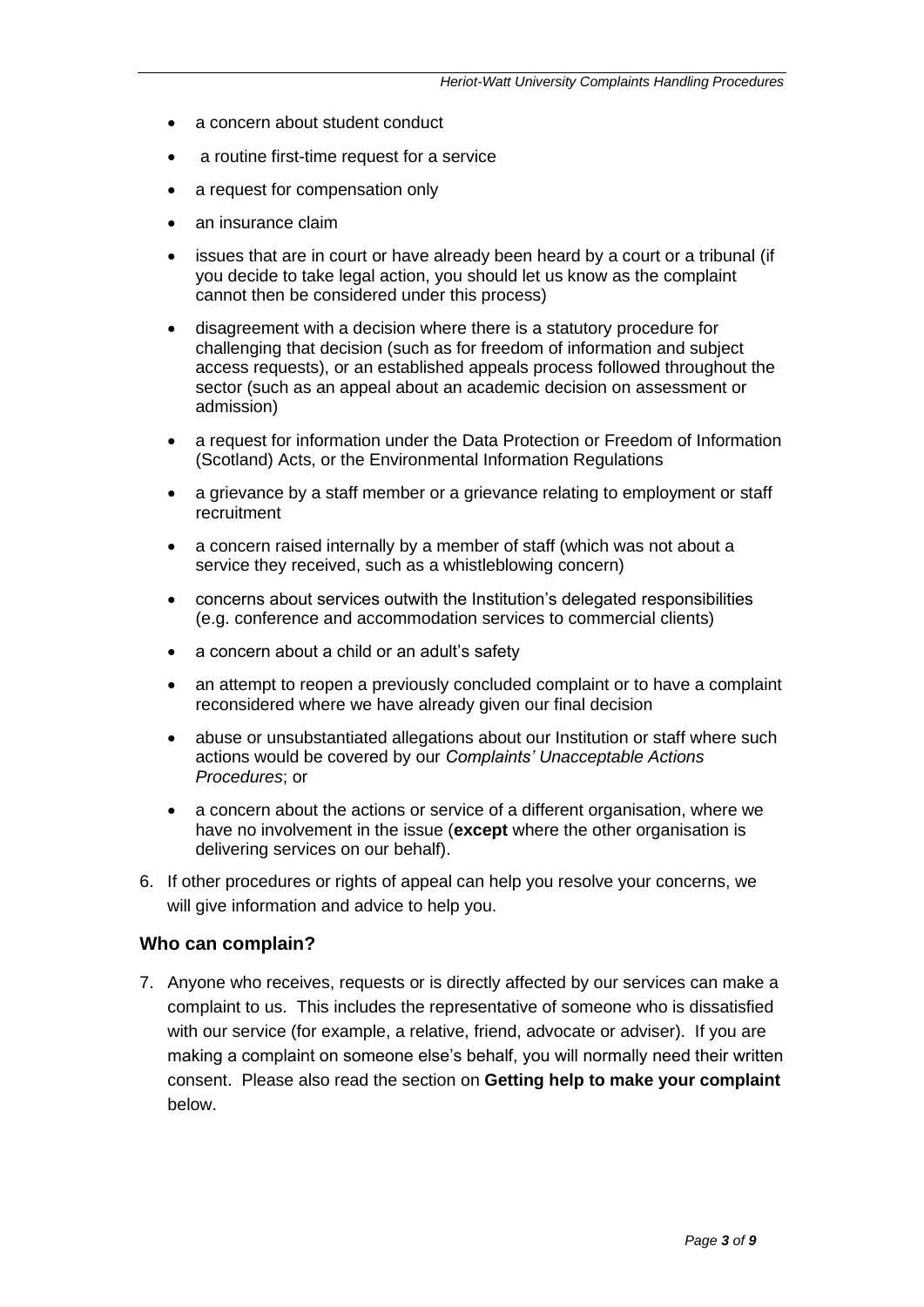## **How do I complain?**

- 8. You can complain in person at any of our offices or to any member of staff*,* or by writing or emailing the University Complaints Office directly [\(complaints@hw.ac.uk\)](mailto:complaints@hw.ac.uk).
- 9. It is easier for us to resolve complaints if you make them quickly and directly to the service concerned. Where possible, your concerns should be raised with the relevant staff member, tutor, university representative or school office. Then they can try to address the issue.
- 10. If you are not sure who is the most appropriate person to raise your complaint with, or if you are not comfortable in making a complaint directly to the relevant member relevant member of staff, University representative, School or area of Professional Service, we recommend emailing the University Complaints Office [\(complaints@hw.ac.uk\)](mailto:complaints@hw.ac.uk) directly.
- 11. When complaining, please tell us:
	- your full name, your **Person ID** number (if you are a student), and contact details
	- as much as you can about the complaint including, where applicable, the dates and times where the matter occurred, the locations, and, where possible, the names and roles of those involved.
	- what has gone wrong;
	- what outcome you are seeking.

## **How long do I have to make a complaint?**

12. Normally, you must make your complaint within six months of:

- the event you want to complain about; or
- finding out that you have a reason to complain.
- 13. In exceptional circumstances, we may be able to accept a complaint after the time limit. If you feel that the time limit should not apply to your complaint, please tell us why.

## **What happens when I have complained?**

14. We will always tell you who is dealing with your complaint. Our complaints procedure has two stages.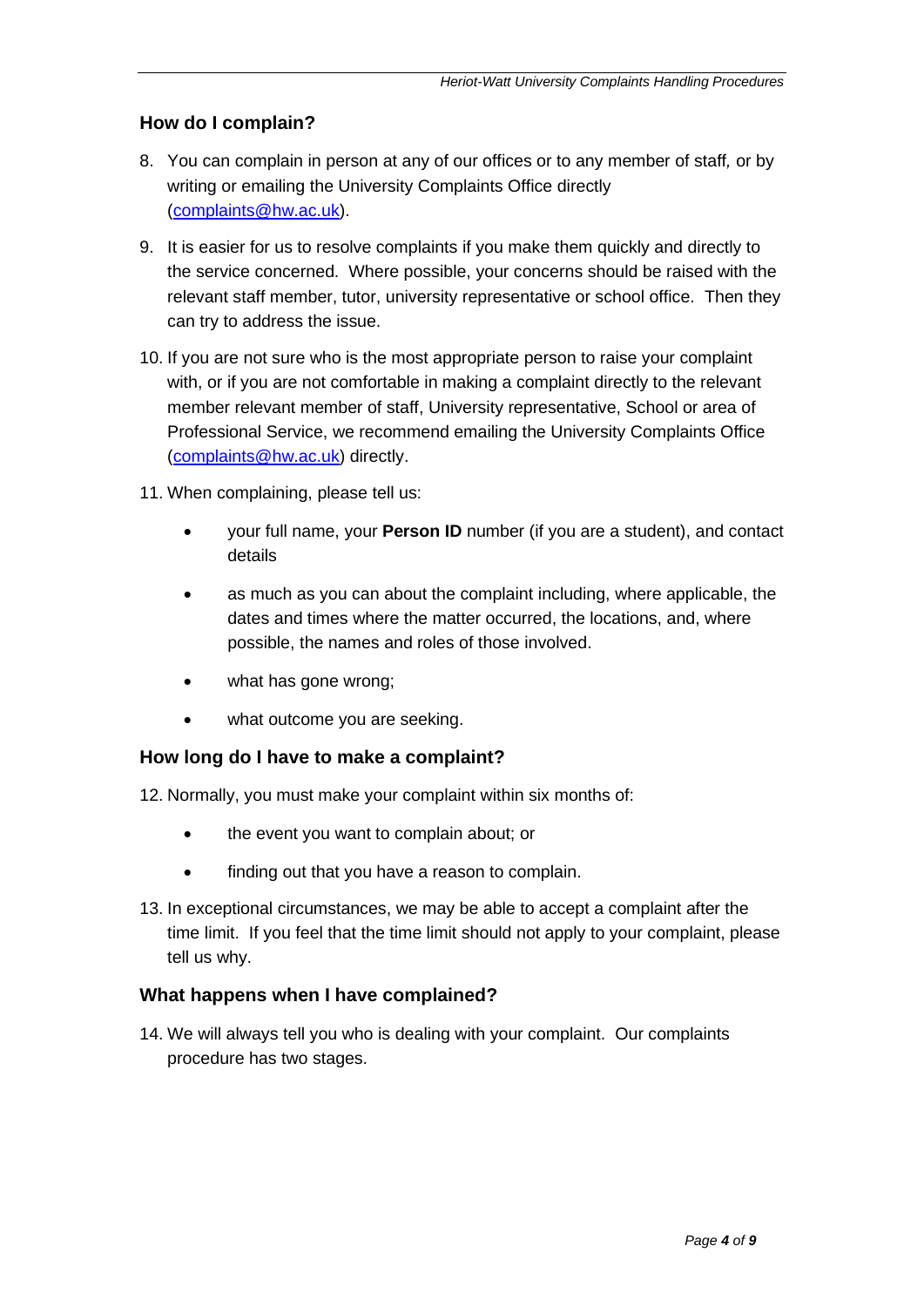## **Stage 1: Frontline response**

- 15. We aim to respond to complaints quickly (where possible, when you first tell us about the issue). This could mean an on-the-spot apology and explanation if something has clearly gone wrong, or immediate action to resolve the problem.
- 16. We will give you our decision at stage 1 in five working days or less, unless there are exceptional circumstances.
- 17. If you are not satisfied with the response we give at this stage, we will tell you what you can do next. If you choose to, you can take your complaint to stage 2. You must normally ask us to consider your complaint at stage 2 either:
	- within six months of the event you want to complain about or finding out that you have a reason to complain; or
	- within two months of receiving your stage 1 response (if this is later).
- 18. In exceptional circumstances, we may be able to accept a stage 2 complaint after the time limit. If you feel that the time limit should not apply to your complaint, please tell us why.

## **Stage 2: Investigation**

- 19. Stage 2 deals with two types of complaint: those where the complainant remains dissatisfied after stage 1 and those that clearly require investigation, and so are handled directly at this stage. If you do not wish your complaint to be handled at stage 1, you can ask us to handle it at stage 2 instead.
- 20. When using stage 2:
	- we will acknowledge receipt of your complaint within three working days
	- we will confirm our understanding of the complaint we will investigate and what outcome you are looking for
	- we will try to resolve your complaint where we can (in some cases we may suggest using an alternative complaint resolution approach, such as mediation); and
	- where we cannot resolve your complaint, we will give you a full response as soon as possible, normally within 20 working days.
- 21. If our investigation will take longer than 20 working days, we will tell you. We will tell you our revised time limits and keep you updated on progress.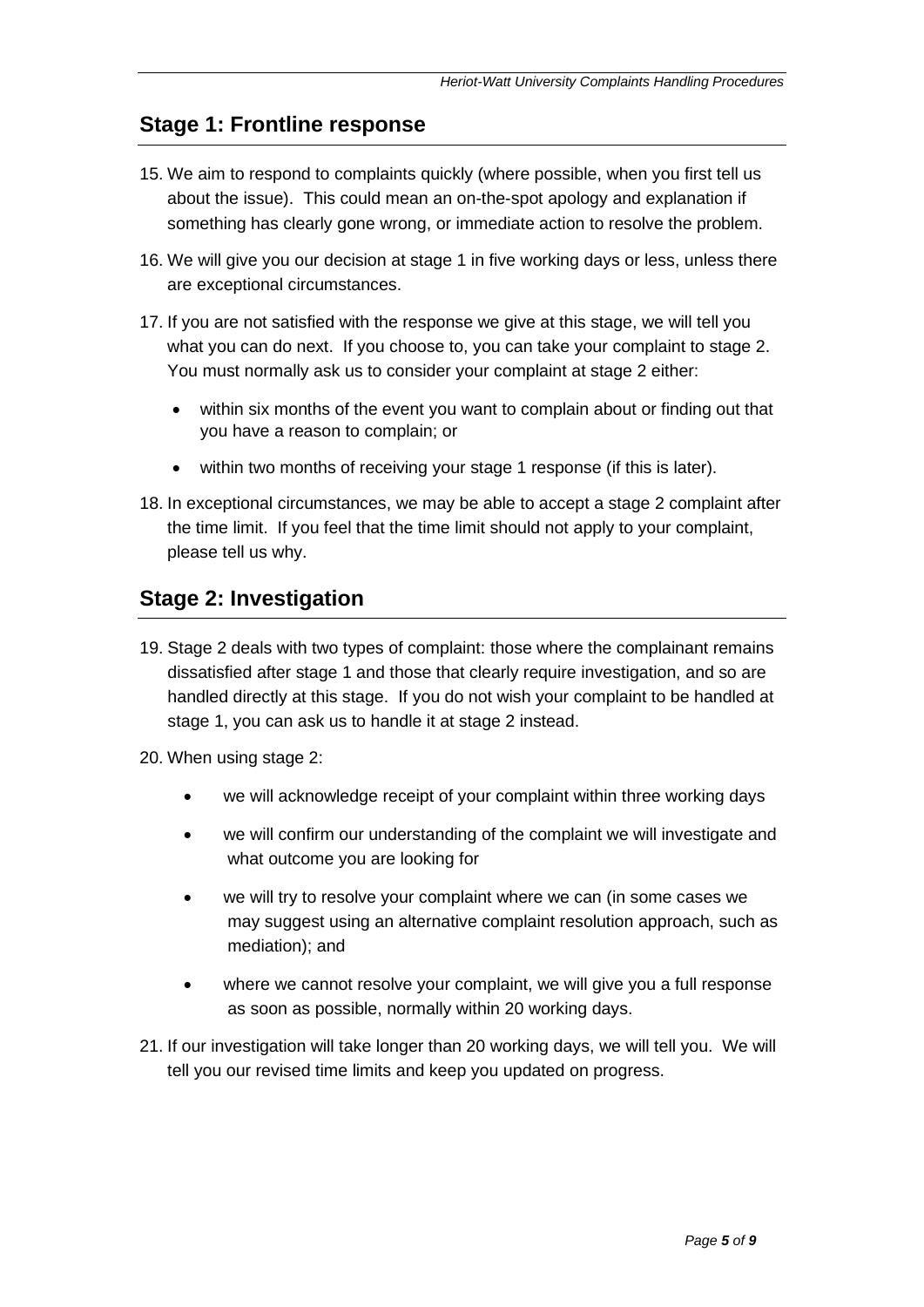## **What if I'm still dissatisfied?**

22. After we have given you our final decision, if you are still dissatisfied with our decision or the way we dealt with your complaint, you can ask the Scottish Public Services Ombudsman (SPSO) to look at it.

The SPSO are an independent organisation that investigates complaints. They are not an advocacy or support service (but there are other organisations who can help you with advocacy or support).

You can ask the SPSO to look at your complaint if:

- you have gone all the way through the *[institution]*'s complaints handling procedure
- it is less than 12 months after you became aware of the matter you want to complain about; and
- the matter has not been (and is not being) considered in court.

The SPSO will ask you to complete a complaint form and provide a copy of our final response to your complaint. You can do this online at [www.spso.org.uk/complain/form](http://www.spso.org.uk/complain/form) or call them on Freephone 0800 377 7330.

You may wish to get independent support or advocacy to help you progress your complaint. See the section on **Getting help to make your complaint** below.

The SPSO's contact details are:

SPSO Bridgeside House 99 McDonald Road Edinburgh EH7 4NS (if you would like to visit in person, you must make an appointment first)

Their freepost address is: FREEPOST SPSO

> Freephone: 0800 377 7330 Online contact [www.spso.org.uk/contact-us](http://www.spso.org.uk/contact-us) Website: [www.spso.org.uk](http://www.spso.org.uk/)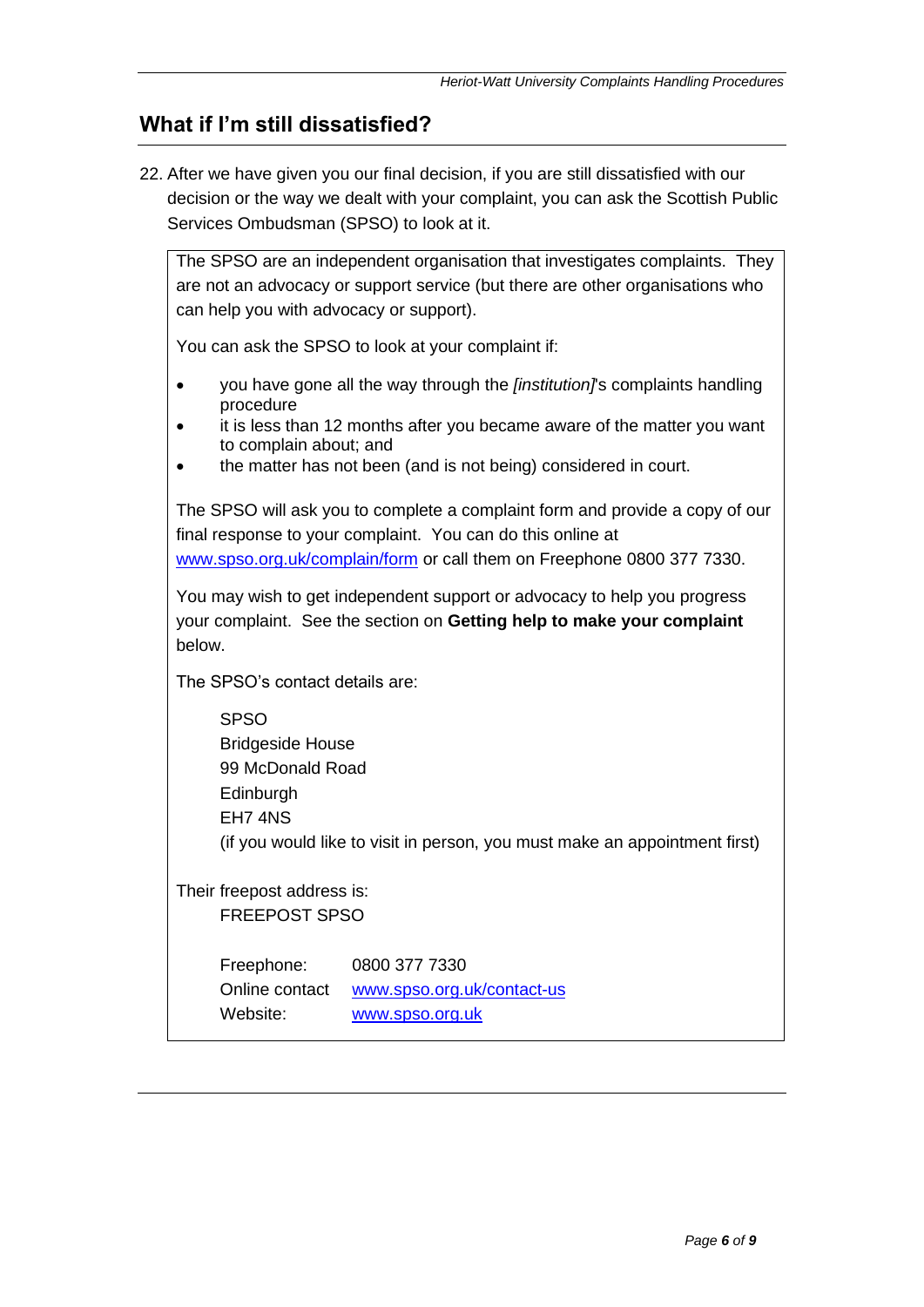## **Getting help to make your complaint**

- 23. We understand that you may be unable or reluctant to make a complaint yourself. We accept complaints from the representative of a person who is dissatisfied with our service. We can take complaints from a friend, relative, or an advocate, if you have given them your consent to complain for you.
- 24. For Heriot-Watt University students, in order for us to accept a complaint from a person(s) external to the University who you are seeking to act on your behalf, you will be asked to confirm in writing (normally from your Heriot-Watt University email account) the name of the person(s) who you are authorising to make the complaint on your behalf, and that you are agreeing to allowing that person(s) to have full details and all pertinent information about you in respect to the complaint matter. We will not proceed with the complaint, nor will the date of commencement of the complaint begin, until that authorisation has been received and confirmed.
- 25. Useful contact details and additional sources of support.
	- Students' Advice Hub *[advice.hub@hw.ac.uk;](mailto:advice.hub@hw.ac.uk)*

The Students' Advice Hub (Edinburgh Campus) provides advice and support to students and can assist with the submission of a complaint: *[advice.hub@hw.ac.uk.](mailto:advice.hub@hw.ac.uk)* This includes students studying at *our* Dubai or Malaysia Campus, though local support is available the Heriot-Watt University [Dubai Student Council](https://www.hwudcouncil.com/) and the Heriot-Watt University [Malaysia](https://www.hwumsa.com/) Student [Association,](https://www.hwumsa.com/) respectively, for those who wish to discuss matters in person.

Additional Support can be obtained from:

- **[Student Well-Being Services](https://www.hw.ac.uk/uk/students/health-wellbeing.htm)**
- **[Student Success Advisors](https://www.hw.ac.uk/uk/students/health-wellbeing/edinburgh/student-success-advice.htm)**
- **Student Association contact details**

| <b>Scottish Campuses</b> | https://www.hwunion.com     |
|--------------------------|-----------------------------|
| <b>HW Dubai Campus</b>   | https://www.hwudcouncil.com |
| HW Malaysia Campus       | https://www.hwumsa.com      |

26. We are committed to making our service easy to use for all members of the community. In line with our statutory equalities duties, we will always ensure that reasonable adjustments are made to help you access and use our services. If you have trouble putting your complaint in writing, or want this information in another language or format, such as large font, or Braille, or you require BSL support, please tell us in person or email us at [complaints@hw.ac.uk.](mailto:complaints@hw.ac.uk)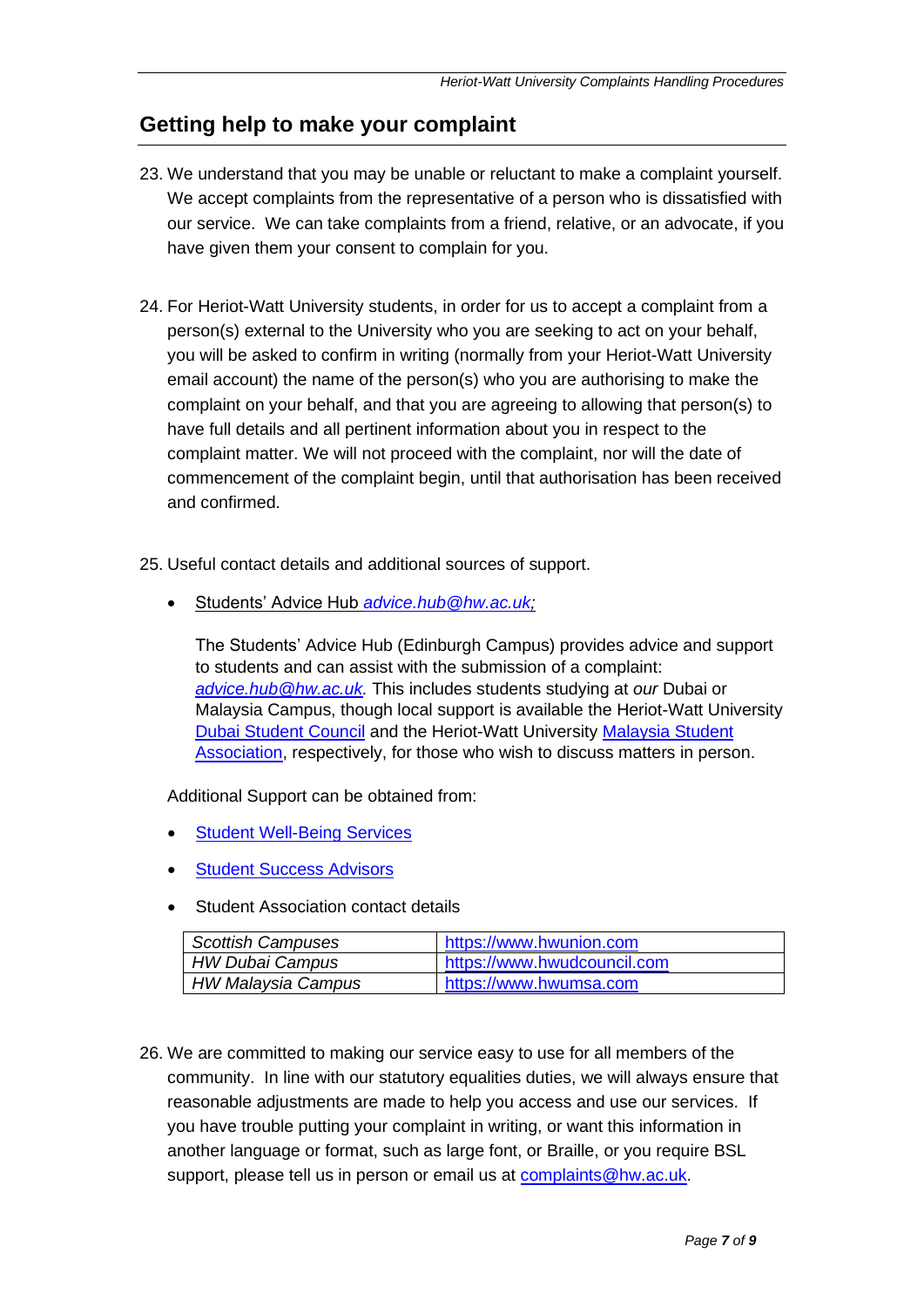## **Our contact details**

27. Please contact us by the following means:

- By email: [complaints@hw.ac.uk](mailto:complaints@hw.ac.uk)
- By letter: Senior Complaints Officer HWU Complaints Office Policy and Governance Division Heriot-Watt University Riccarton Campus Edinburgh **Scotland** EH14 4AS

<https://www.hw.ac.uk/uk/students/studies/complaints/complaints.htm>

Heriot-Watt University will also seek to provide a translated version of this student guide in both Arabic (Dubai) and Malay, in due course